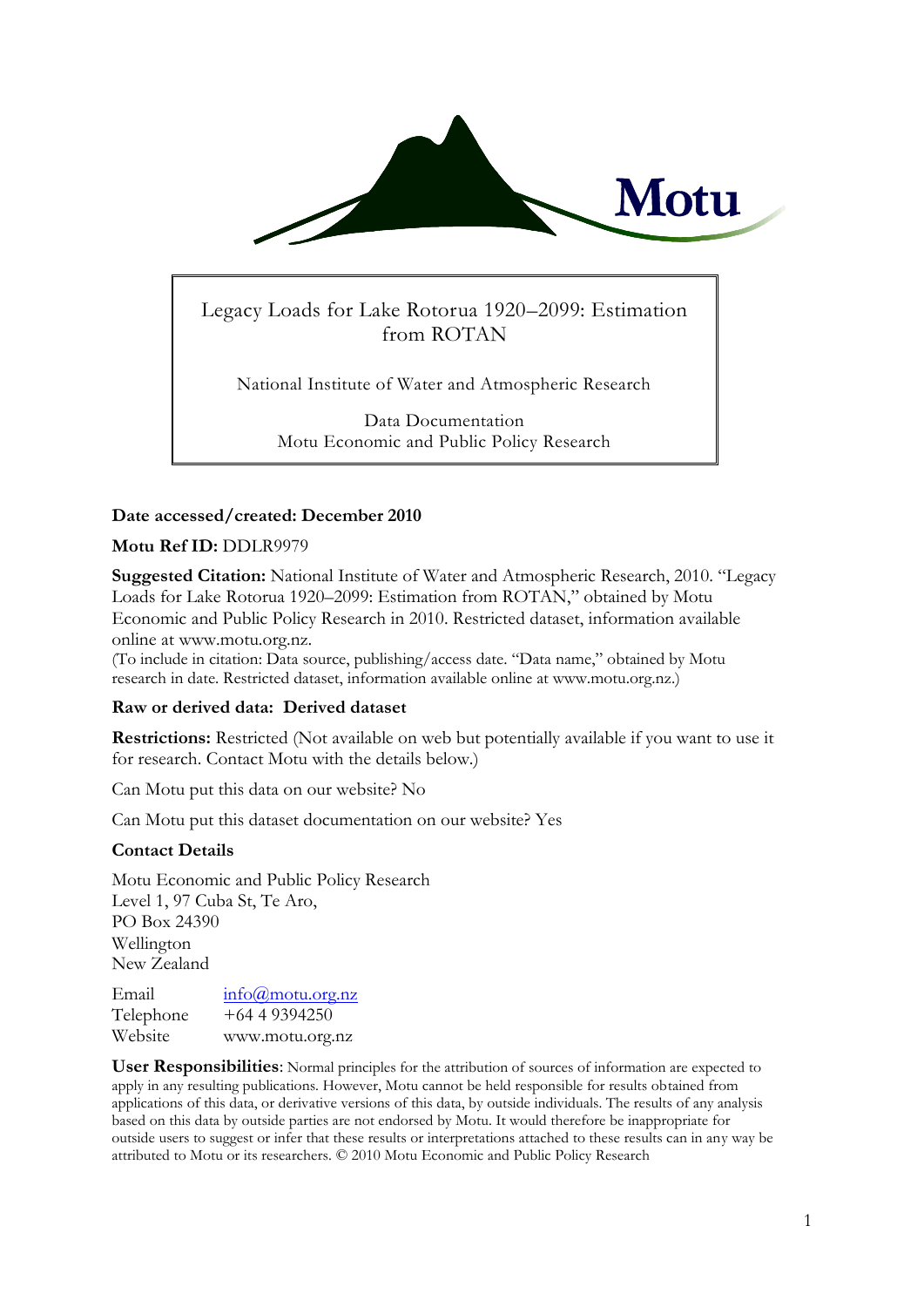# **Data Documentation**

Please note that this is informal documentation intended to help users. It is not a polished document. Additions/corrections are welcomed at  $\frac{info(@motu.org.nz)}{info(@motu.org.nz)}$ .

### 1. Main Motu contact for this data:

Simon Anastasiadis (simon.anastasiadis@motu.org.nz) used this data for NManager. Suzi Kerr [\(suzi.kerr@motu.org.nz\)](mailto:suzi.kerr@motu.org.nz) knows of this data.

#### 2. Other contacts for this data:

Data was provided by Chris Palliser (c.palliser@niwa.co.nz) who develops ROTAN at NIWA. Kit Rutherford (k.rutherford@niwa.co.nz) over saw Chris' work if he can not be contacted.

## 3. Data keywords:

Lake Rotorua, NIWA, NManager, Legacy Loads

#### 4. Dataset abstract:

This data gives the legacy loads from historic land use for the Lake Rotorua catchment. Nutrients leach from the catchment into the groundwater and then into the lake. The legacy loads are the leaching from the groundwater to the lake.

#### 5. Motu Working Papers using this data set.

Anastasiadis, Simon, Marie-Laure Nauleau, Suzi Kerr, Tim Cox and Kit Rutherford. Forthcoming. Water Quality Management in Lake Rotorua: A Comparison of Regulatory Approaches using the NManager Model.

# 6. Variables:

- The data is set out in a single large table. Weekly time periods label each of the rows. Sub-catchment names label each of the columns. So each entry gives weekly leaching from a particular sub-catchment.
- The Lake Rotorua catchment was grouped into a series of sub-catchments, based on the location of rivers, as part of ROTAN.
- Total weekly loads are given in the right most column.